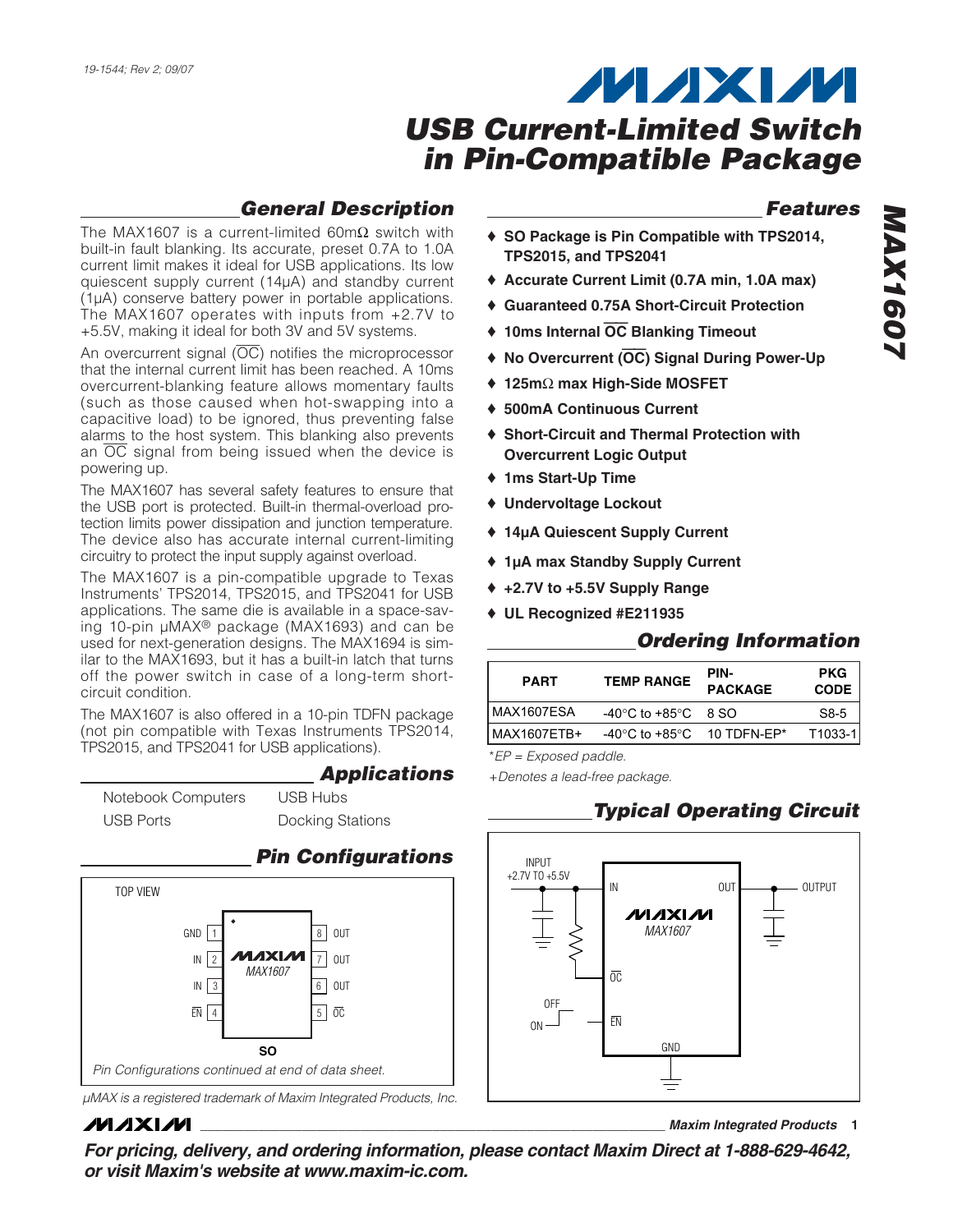### **ABSOLUTE MAXIMUM RATINGS**

Continuous Power Dissipation ( $TA = +70^{\circ}C$ )

8-Pin SO (derate 5.88mW/°C above +70°C)................471mW 10-Pin TDFN (derate 18.5mW/°C above +70°C) .......1481mW Operating Temperature Range (extended).........-40°C to +85°C Storage Temperature Range .............................-65°C to +150°C Lead Temperature (soldering, 10s) .................................+300°C

*Stresses beyond those listed under "Absolute Maximum Ratings" may cause permanent damage to the device. These are stress ratings only, and functional operation of the device at these or any other conditions beyond those indicated in the operational sections of the specifications is not implied. Exposure to absolute maximum rating conditions for extended periods may affect device reliability.*

## **ELECTRICAL CHARACTERISTICS**

(VIN = +5V, **TA = 0°C to +85°C,** unless otherwise noted. Typical values are at TA = +25°C.) (Note 2)

| <b>PARAMETER</b>                                  | <b>SYMBOL</b>         |                                                                                             | <b>CONDITIONS</b>                                | <b>MIN</b>     | <b>TYP</b> | <b>MAX</b>   | <b>UNITS</b> |  |
|---------------------------------------------------|-----------------------|---------------------------------------------------------------------------------------------|--------------------------------------------------|----------------|------------|--------------|--------------|--|
| <b>OPERATING CONDITION</b>                        |                       |                                                                                             |                                                  |                |            |              |              |  |
| Input Voltage                                     | <b>V<sub>IN</sub></b> |                                                                                             |                                                  | 2.7            |            | 5.5          | $\vee$       |  |
| <b>POWER SWITCH</b>                               |                       |                                                                                             |                                                  |                |            |              |              |  |
|                                                   |                       | $T_A = +25^{\circ}C$                                                                        | $V_{IN} = 4.4V$ to 5.5V                          |                | 60         | 90           |              |  |
| Switch Static Drain-Source<br>On-State Resistance | R <sub>DS(ON)</sub>   | $T_A = 0$ °C to +85°C                                                                       | $V_{IN} = 4.4V$ to 5.5V                          |                |            | 125          | $m\Omega$    |  |
|                                                   |                       |                                                                                             | $V_{IN} = 3V$                                    |                | 72         | 150          |              |  |
| Switch Turn-On Time                               | ton                   | $I_{LOAD} = 400mA$                                                                          |                                                  |                | 80         | 200          | μs           |  |
| Switch Turn-Off Time                              | toff                  | $I_{LOAD} = 400mA$                                                                          |                                                  | 3              | 6          | 20           | μs           |  |
| <b>ENABLE INPUT (EN)</b>                          |                       |                                                                                             |                                                  |                |            |              |              |  |
| EN High-Level Input Voltage                       | V <sub>IH</sub>       | $V_{IN} = 2.7V$ to 3.6V                                                                     |                                                  | 2.0            |            |              | $\vee$       |  |
|                                                   |                       | $V_{IN} = 3.7V$ to 5.5V                                                                     |                                                  | 2.4            |            |              |              |  |
| EN Low-Level Input Voltage                        | $V_{IL}$              | $V_{IN} = 2.7V$ to 5.5V                                                                     |                                                  |                |            | 0.8          | $\vee$       |  |
| <b>EN</b> Input Current                           |                       | $V_{\overline{FN}} = V_{IN}$ or GND                                                         |                                                  | $-1$           |            | $+1$         | μA           |  |
| Start-Up Time                                     |                       | $V_{IN}$ = 5V, C <sub>OUT</sub> = 150µF from $\overline{EN}$ driven<br>low to 50% full VOUT |                                                  |                | 1          |              | ms           |  |
| <b>CURRENT LIMIT</b>                              |                       |                                                                                             |                                                  |                |            |              |              |  |
| Overload Output Current                           | <b>ILIMIT</b>         | Force VOUT to 4.5V                                                                          |                                                  | 700            | 850        | 1000         | mA           |  |
| Short-Circuit Output Current                      | <b>I<sub>SC</sub></b> | OUT shorted to GND                                                                          |                                                  |                | 500        | 700          | mA           |  |
| <b>SUPPLY CURRENT</b>                             |                       |                                                                                             |                                                  |                |            |              |              |  |
| Supply Current, Low-Level Input                   |                       | $V_{\overline{EN}} = V_{IN} = V_{OUT} = 5.5V$                                               |                                                  |                | 0.001      | $\mathbf{1}$ | μA           |  |
| Supply Current, High-Level                        | lQ                    | $V_{\overline{EN}} =$ GND, $I_{OUT} = 0$                                                    | Timer not running                                |                | 14         | 25           | μA           |  |
| Input                                             |                       |                                                                                             | Timer running                                    |                | 35         |              |              |  |
| Supply Leakage Current                            |                       | $V_{\overline{EN}} = V_{IN} = 5.5V$ ,                                                       | $TA = +25^{\circ}C$                              |                | 0.01       | 2            | μA           |  |
|                                                   |                       | $V_{OUIT} = GND$                                                                            | $T_A = 0^\circ \text{C}$ to $+85^\circ \text{C}$ |                |            | 15           |              |  |
| <b>UNDERVOLTAGE LOCKOUT</b>                       |                       |                                                                                             |                                                  |                |            |              |              |  |
| Undervoltage Lockout                              | <b>UVLO</b>           | Rising edge, 100mV hysteresis                                                               |                                                  | 2.0            | 2.4        | 2.6          | $\vee$       |  |
| <b>OVERCURRENT (OC)</b>                           |                       |                                                                                             |                                                  |                |            |              |              |  |
| OC Output Low Voltage                             | VOL                   | $I_{SINK} = 1mA$ , $V_{IN} = 3V$                                                            |                                                  |                |            | 0.4          | $\vee$       |  |
| OC Off-State Current                              |                       | $V_{IN} = V_{\overline{OC}} = 5V$                                                           |                                                  |                |            | 1            | μA           |  |
| <b>OC</b> Blanking Timeout Period                 | t <sub>BL</sub>       | From overcurrent condition to $\overline{OC}$ assertion                                     |                                                  | $\overline{7}$ | 10         | 13           | ms           |  |
| <b>THERMAL SHUTDOWN</b>                           |                       |                                                                                             |                                                  |                |            |              |              |  |
| Thermal Shutdown Threshold                        |                       |                                                                                             |                                                  |                | $+165$     |              | $^{\circ}C$  |  |

**MAXM**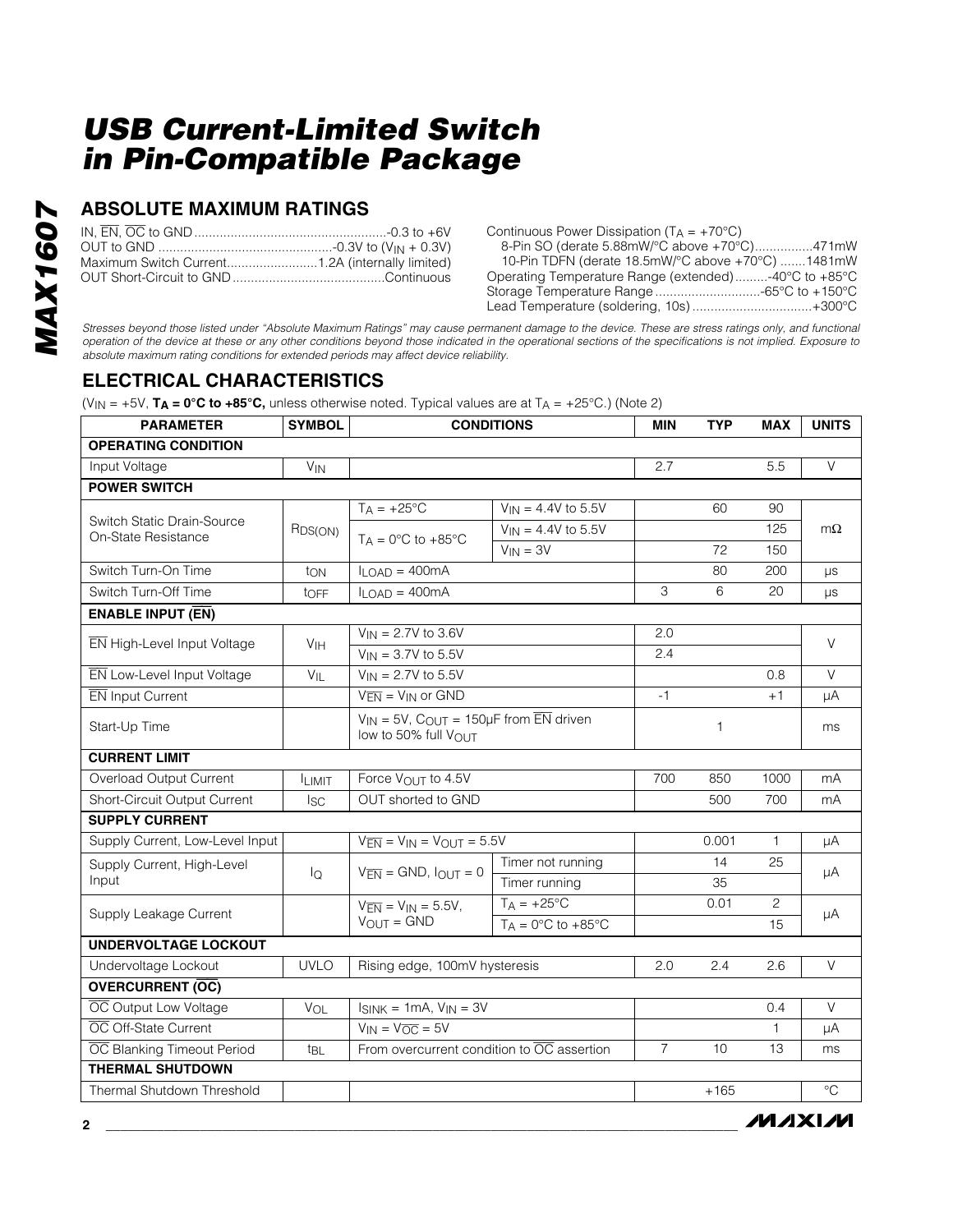### **ELECTRICAL CHARACTERISTICS**

 $(V_{IN} = +5V$ ,  $T_A = -40^{\circ}C$  to  $+85^{\circ}C$ , unless otherwise noted.) (Note 1)

| <b>PARAMETER</b>                    | <b>SYMBOL</b>         | <b>CONDITIONS</b>                                                   | <b>MIN</b> | <b>TYP</b> | <b>MAX</b>     | <b>UNITS</b> |
|-------------------------------------|-----------------------|---------------------------------------------------------------------|------------|------------|----------------|--------------|
| <b>OPERATING CONDITION</b>          |                       |                                                                     |            |            |                |              |
| Input Voltage                       | <b>V<sub>IN</sub></b> |                                                                     | 3.0        |            | 5.5            | $\vee$       |
| <b>POWER SWITCH</b>                 |                       |                                                                     |            |            |                |              |
| Switch Static Drain-Source          |                       | $V_{IN} = 4.4V$ to 5.5V                                             |            |            | 125            | $m\Omega$    |
| On-State Resistance                 | R <sub>DS(ON)</sub>   | $V_{IN} = 3V$                                                       |            |            | 150            |              |
| Switch Turn-On Time                 | ton                   | $II$ $\cap$ AD = 400mA                                              |            |            | 200            | $\mu s$      |
| Switch Turn-Off Time                | $t$ OFF               | $I_{\text{LOAD}} = 400 \text{mA}$                                   | 1          |            | 20             | $\mu s$      |
| <b>ENABLE INPUT (EN)</b>            |                       |                                                                     |            |            |                |              |
| EN High-Level Input Voltage         | V <sub>IH</sub>       | $V_{IN} = 3.0V$ to 3.6V                                             | 2.0        |            |                | $\vee$       |
|                                     |                       | $V_{IN} = 3.7V$ to 5.5V                                             | 2.4        |            |                |              |
| EN Low-Level Input Voltage          | $V_{IL}$              | $V_{IN} = 3.0V$ to 5.5V                                             |            |            | 0.8            | $\vee$       |
| EN Input Current                    |                       | $V_{\overline{FN}} = V_{IN}$ or GND                                 | $-1$       |            | $+1$           | μA           |
| <b>CURRENT LIMIT</b>                |                       |                                                                     |            |            |                |              |
| Overload Output Current             | <b>ILIMIT</b>         | Force VOUT to 4.5V                                                  | 640        |            | 1060           | mA           |
| Short-Circuit Output Current        | I <sub>SC</sub>       | OUT shorted to GND                                                  |            |            | 750            | mA           |
| <b>SUPPLY CURRENT</b>               |                       |                                                                     |            |            |                |              |
| Supply Current, Low-Level Input     |                       | $V_{\overline{EN}} = V_{\text{IN}} = V_{\text{OUT}} = 5.5V$         |            |            | $\overline{c}$ | μA           |
| Supply Current, High-Level<br>Input | $I_{\mathsf{Q}}$      | $V_{\overline{FN}} =$ GND, $I_{\text{OUT}} = 0$ , timer not running |            |            | 25             | μA           |
| Supply Leakage Current              |                       | $V_{\overline{EN}} = V_{IN} = 5.5V$ , $V_{OUT} = GND$               |            |            | 15             | μA           |
| <b>UNDERVOLTAGE LOCKOUT</b>         |                       |                                                                     |            |            |                |              |
| Undervoltage Lockout                | <b>UVLO</b>           | Rising edge, 100mV hysteresis                                       | 2.0        |            | 2.9            | $\vee$       |
| <b>OVERCURRENT (OC)</b>             |                       |                                                                     |            |            |                |              |
| OC Output Low Voltage               | VOL                   | $I_{SINK} = 1mA$ , $V_{IN} = 3V$                                    |            |            | 0.4            | $\vee$       |
| OC Off-State Current                |                       | $V_{IN} = V_{\overline{OC}} = 5V$                                   |            |            | 1              | μA           |
| OC Blanking Timeout Period          | t <sub>BL</sub>       | From overcurrent condition to $\overline{OC}$ assertion             | 6          |            | 14             | ms           |

**MAX1607** *MAX1607*

**Note 1:** Specifications to -40°C are guaranteed by design, not production tested.

**Note 2:** TDFN package parts are 100% production tested at T<sub>A</sub> = +25°C. Specifications over operating temperature are guaranteed by design.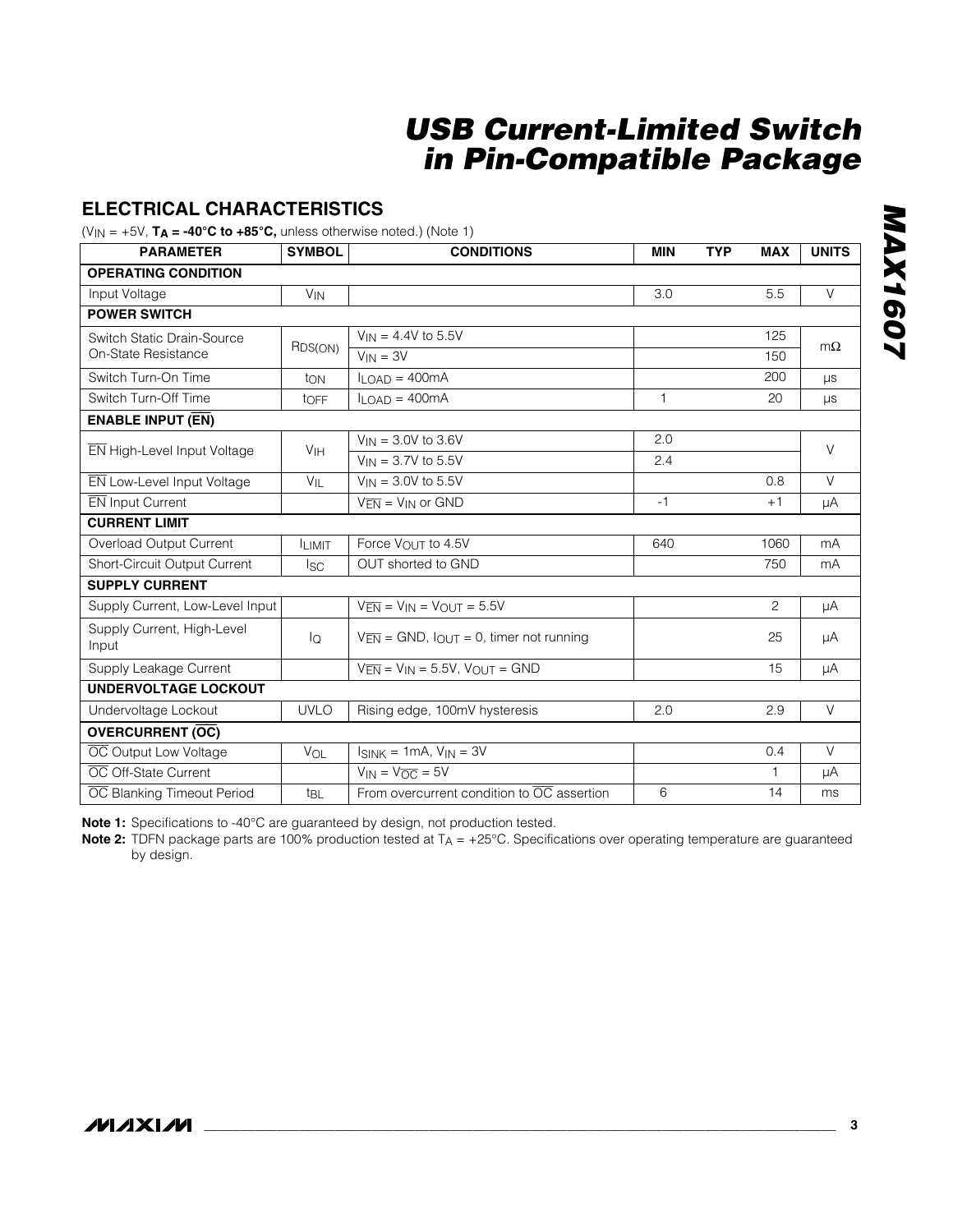( $V_{IN}$  = +5V, T<sub>A</sub> = +25°C, unless otherwise noted.)

### *Typical Operating Characteristics*

*IVI AXI IVI* 



**4 \_\_\_\_\_\_\_\_\_\_\_\_\_\_\_\_\_\_\_\_\_\_\_\_\_\_\_\_\_\_\_\_\_\_\_\_\_\_\_\_\_\_\_\_\_\_\_\_\_\_\_\_\_\_\_\_\_\_\_\_\_\_\_\_\_\_\_\_\_\_\_\_\_\_\_\_\_\_\_\_\_\_\_\_\_\_\_**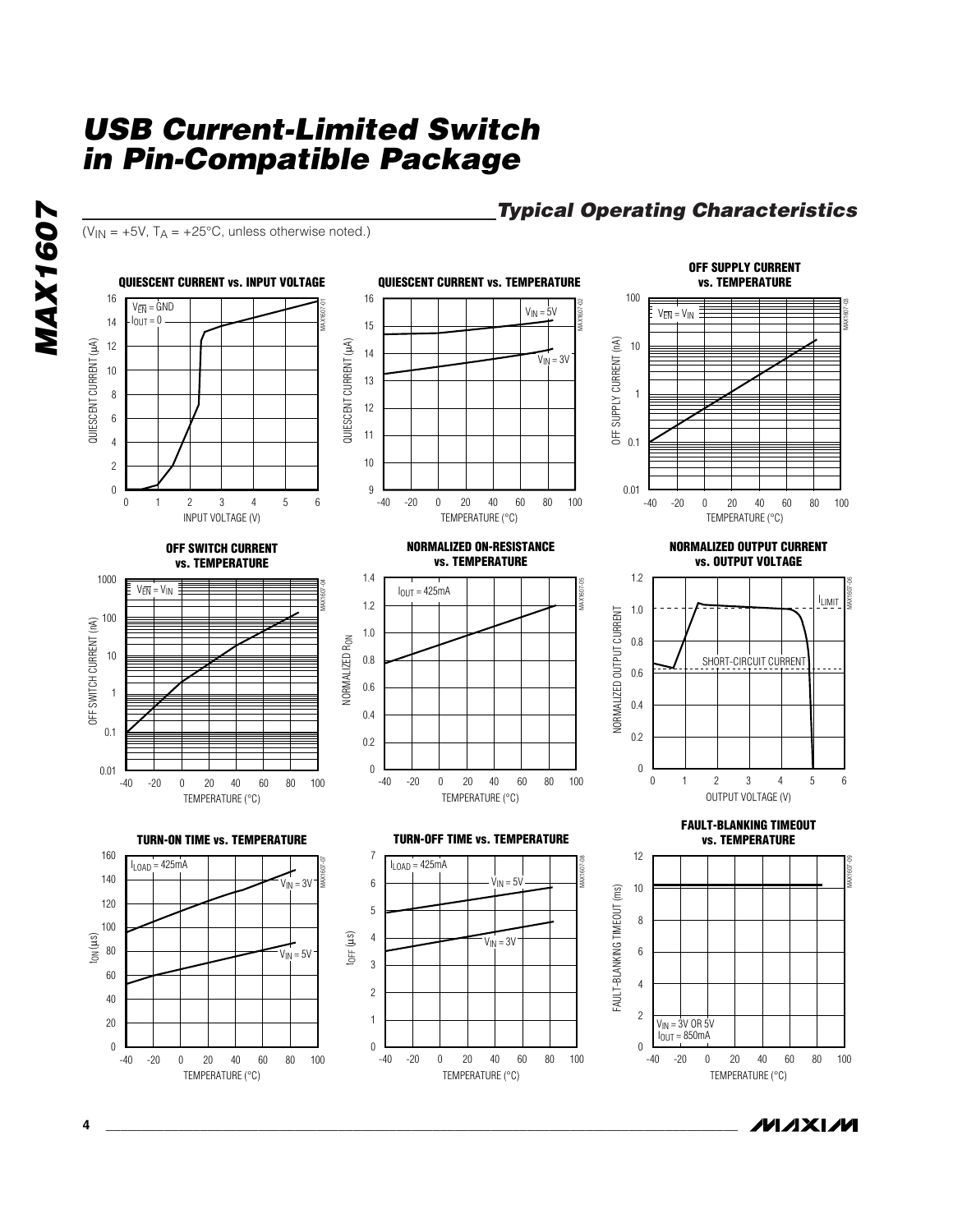## *Typical Operating Characteristics (continued)*

( $V_{IN}$  = +5V, T<sub>A</sub> = +25°C, unless otherwise noted.)



 $CH4 = I<sub>OUT</sub>, 200mA/div$ 

 $CH3 = I_{IN}$ , 500mA/div  $CH4 = V_{\overline{OC}}$ , 5V/div

*MAX1607*

**MAX1607**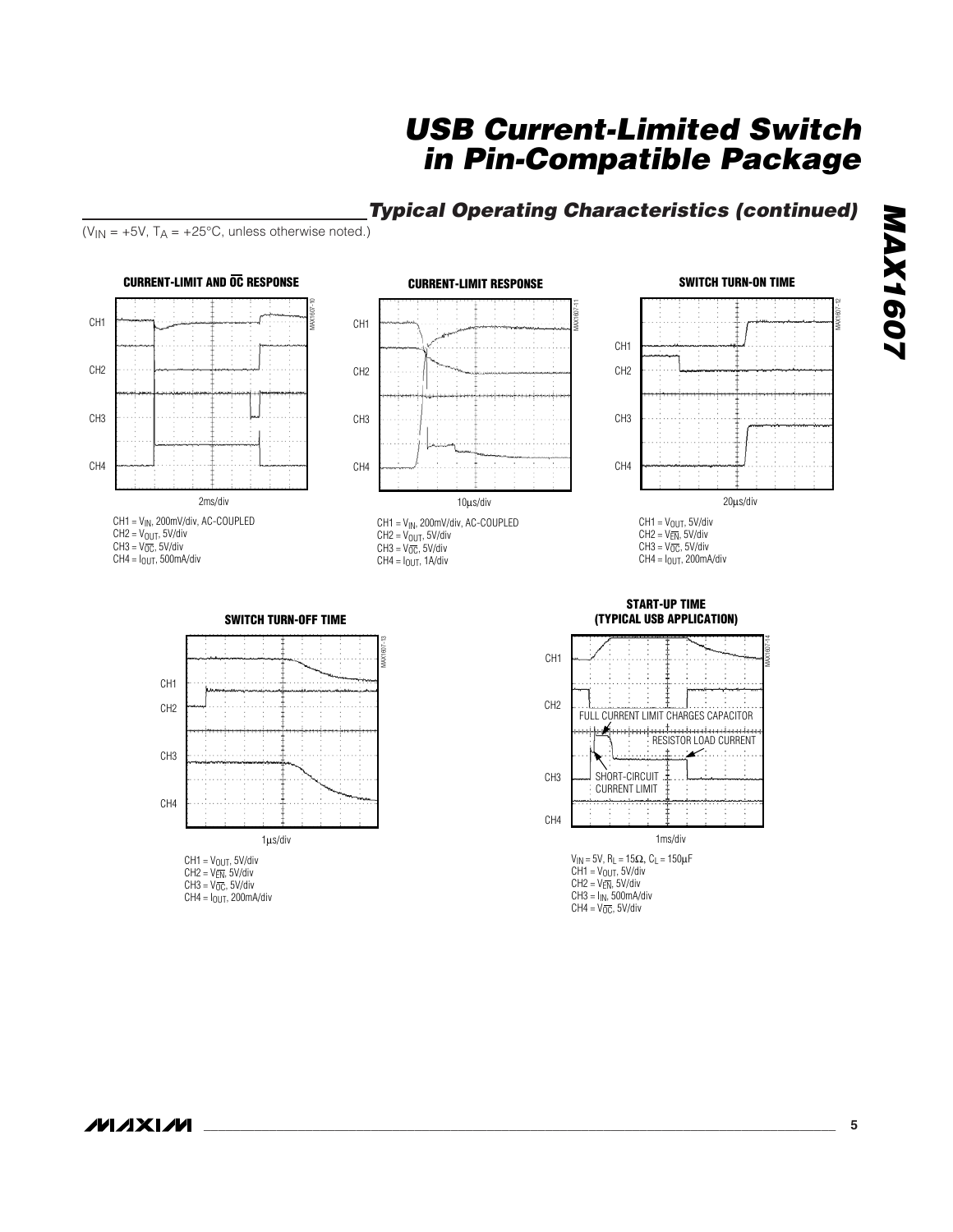## *Pin Description*

|                | <b>PIN</b>    | <b>NAME</b>     | <b>FUNCTION</b>                                                                                                                                                                          |
|----------------|---------------|-----------------|------------------------------------------------------------------------------------------------------------------------------------------------------------------------------------------|
| <b>SO</b>      | <b>TDFN</b>   |                 |                                                                                                                                                                                          |
|                | 6             | <b>GND</b>      | Ground                                                                                                                                                                                   |
| 2.3            | 1, 3, 9       | IN              | Input. P-channel MOSFET source. Connect all IN pins together and bypass with a 1µF capacitor to<br>ground.                                                                               |
| $\overline{4}$ | 5             | EN              | Active-Low Switch Enable Input. A logic-low turns on the switch.                                                                                                                         |
| 5              |               | $\overline{OC}$ | Overcurrent Indicator Output. This open-drain output goes low when the device is in thermal<br>shutdown or undervoltage lockout, or during a sustained (> 10ms) current-limit condition. |
| 6, 7, 8        | 2, 4,<br>8.10 | OUT             | Switch Output. P-channel MOSFET drain. Connect all OUT pins together and bypass with a 0.1µF<br>capacitor to ground.                                                                     |
|                |               | EP              | Exposed Paddle (TDFN Package Only). Internally connected to GND. Connect to a large ground<br>plane to maximize thermal performance. Not intended as an electrical connection point.     |



*Figure 1. Functional Diagram*

### *Detailed Description*

The MAX1607 P-channel MOSFET power switch limits output current to 0.7A min and 1.0A max. When the output current is increased beyond the current limit (ILIMIT), the current also increases through the replica switch  $(I<sub>OUT</sub> / 6500)$ . The current-limit error amplifier compares the voltage to the internal 1.24V reference and regulates the current back to the  $I_{LIMIT}$  (Figure 1).

These switches are not bidirectional; therefore, the input voltage must be higher than the output voltage.

#### *Continuous Short-Circuit Protection*

The MAX1607 is a short-circuit-protected switch. In the event of an output short-circuit condition, the current through the switch is foldback-current-limited to 500mA continuous.

#### *Thermal Shutdown*

The MAX1607 has a thermal shutdown feature. The switch turns off and the  $\overline{OC}$  output goes low immediately (no overcurrent blanking) when the junction temperature exceeds +165°C. When the MAX1607 cools 20°C, the switch turns back on. If the fault short-circuit condition is not removed, the switch will cycle on and off, resulting in a pulsed output.

### OC *Indicator*

The MAX1607 provides an overcurrent output  $(\overline{OC})$ . A 100kΩ pull-up resistor from  $\overline{OC}$  to IN provides a logic control signal. This open-drain output goes low when any of the following conditions occur:

- The input voltage is below the 2.4V undervoltagelockout (UVLO) threshold.
- The die temperature exceeds the thermal shutdown temperature limit of +165°C.
- The device is in current limit for greater than 10ms.

#### OC *Blanking*

The MAX1607 features 10ms overcurrent blanking. Blanking allows brief current-limit faults, including momentary short-circuit faults that occur when hotswapping a capacitive load, and also ensures that no OC is issued during power-up. When a load transient causes the device to enter current limit, an internal

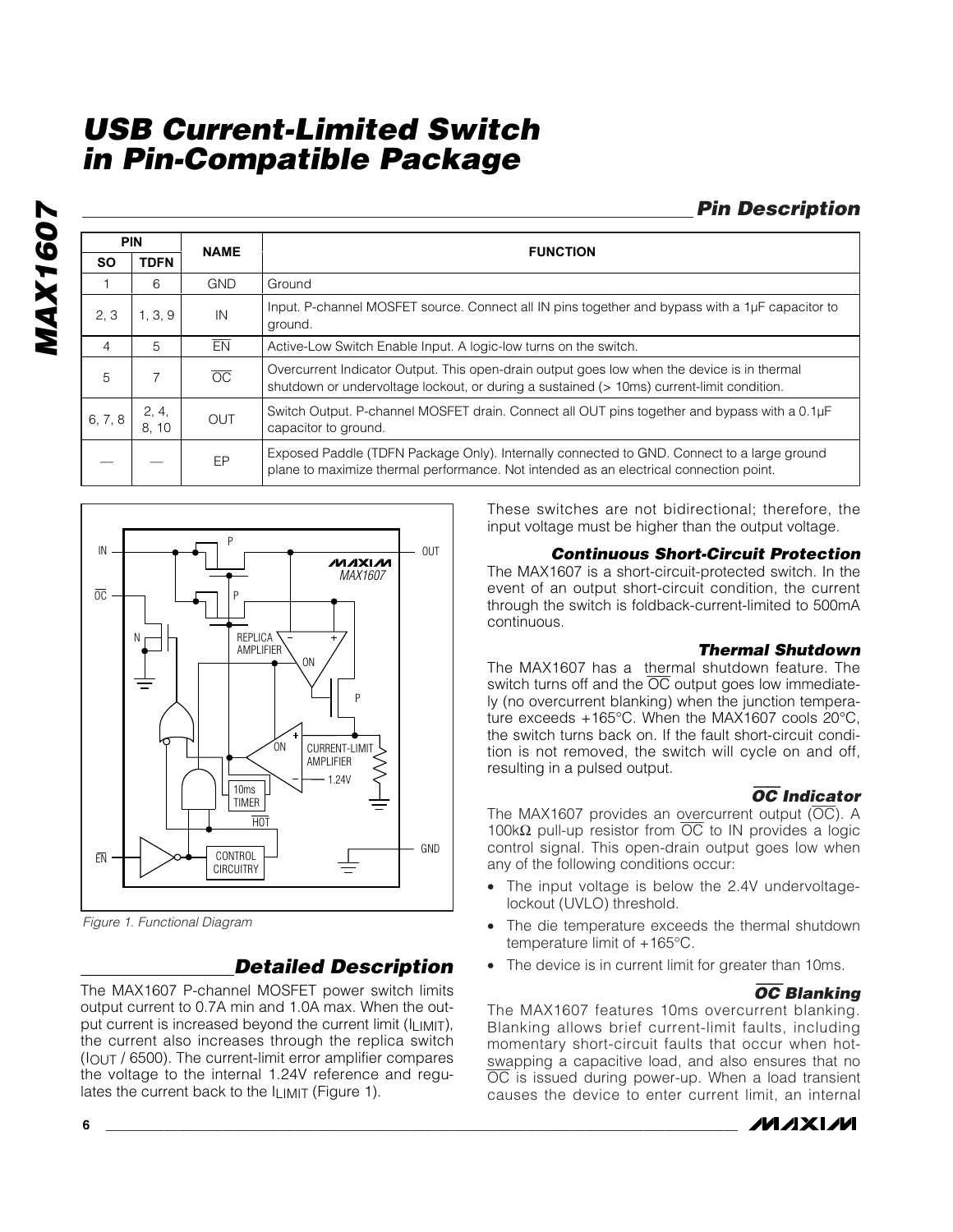counter starts. If the load fault persists beyond the 10ms overcurrent-blanking timeout, the  $\overline{OC}$  output asserts low. Ensure that the MAX1607 input is adequately bypassed to prevent input glitches from triggering spurious OC outputs. Input voltage glitches less than 150mV will not cause a spurious OC output. Loadtransient faults less than 10ms (typ) will not cause an OC output assertion.

Only current-limit faults are blanked. Die overtemperature faults and input voltage droops below the UVLO threshold will cause an immediate  $\overline{OC}$  output.

### *Applications Information*

#### *Input Capacitor*

To limit the input voltage drop during momentary output short-circuit conditions, connect a capacitor from IN to GND. A 1µF ceramic capacitor will be adequate for most applications; however, higher capacitor values will further reduce the voltage drop at the input (Figure 2).

#### *Output Capacitor*

Connect a 0.1µF capacitor from OUT to GND. This capacitor helps to prevent inductive parasitics from pulling OUT negative during turn-off.

#### *Layout and Thermal Dissipation*

Important: Optimize the switch response time to output short-circuit conditions by keeping all traces as short as possible to reduce the effect of undesirable parasitic inductance. Place input and output capacitors as close as possible to the device (no more than 5mm away). All IN and OUT pins must be connected with short traces to the power bus. Wide power-bus planes will provide superior heat dissipation through the MAX1607's IN and OUT pins.

Under normal operating conditions, the package can dissipate and channel heat away. Calculate the maximum power dissipation as follows:

#### $P = (I_{LIMIT})^2 \times R_{ON}$

where ILIMIT is the preset current limit (1.0A max) and R<sub>ON</sub> is the on-resistance of the switch (125m $\Omega$  max).

When the output is short circuited, foldback-current limiting activates and the voltage drop across the switch equals the input supply. The power dissipated across the switch increases, as does the die temperature. If the fault condition is not removed, the thermal-overload-protection circuitry activates (see *Thermal Shutdown* section). Wide power-bus planes connected to IN and OUT and a ground plane in contact with the device will help dissipate additional heat.



*Figure 2. Typical Application Circuit*

## *Pin Configurations (continued)*



## *Chip Information*

TRANSISTOR COUNT: 715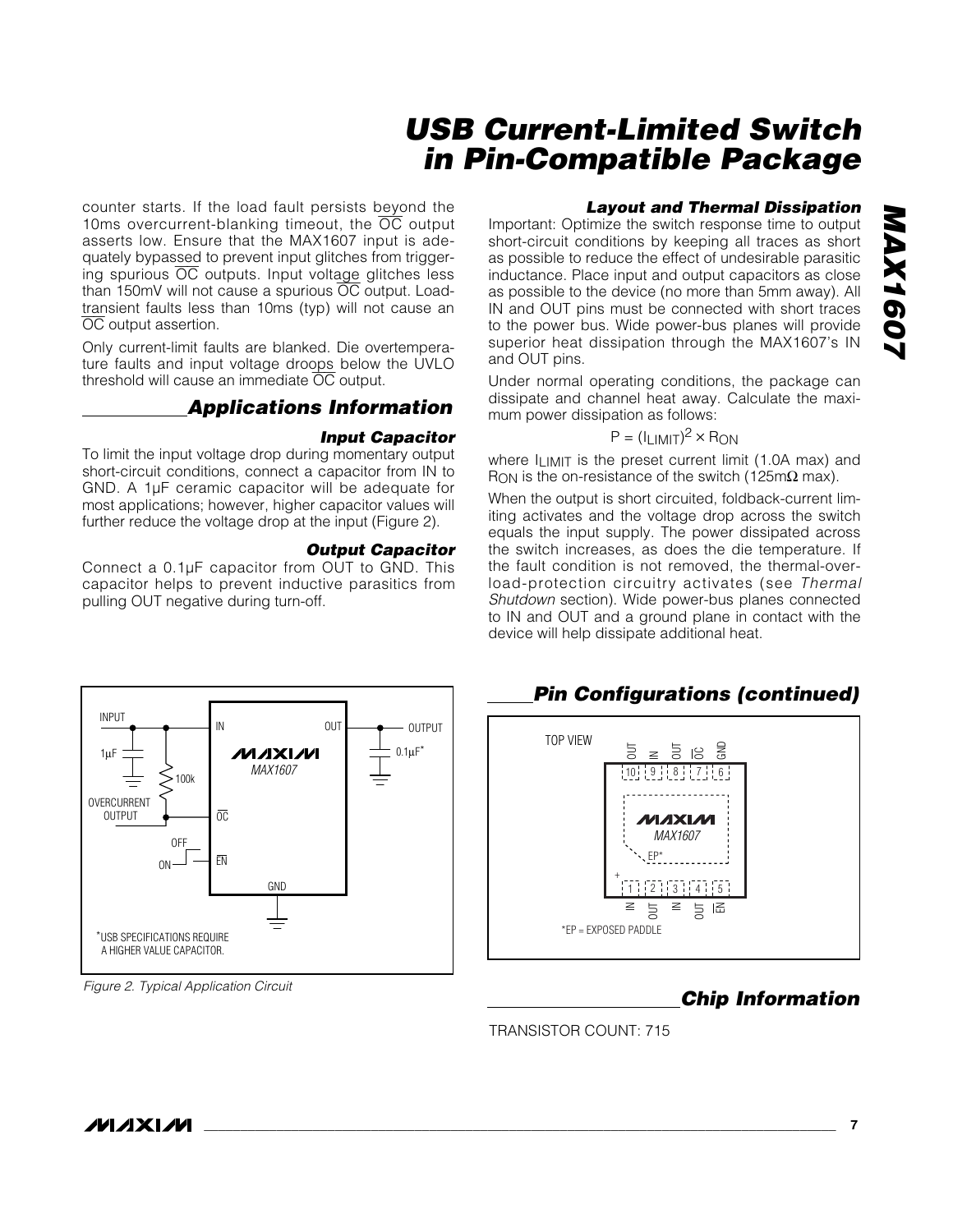## *Package Information*

(The package drawing(s) in this data sheet may not reflect the most current specifications. For the latest package outline information, go to **www.maxim-ic.com/packages**.)



**MAXIM**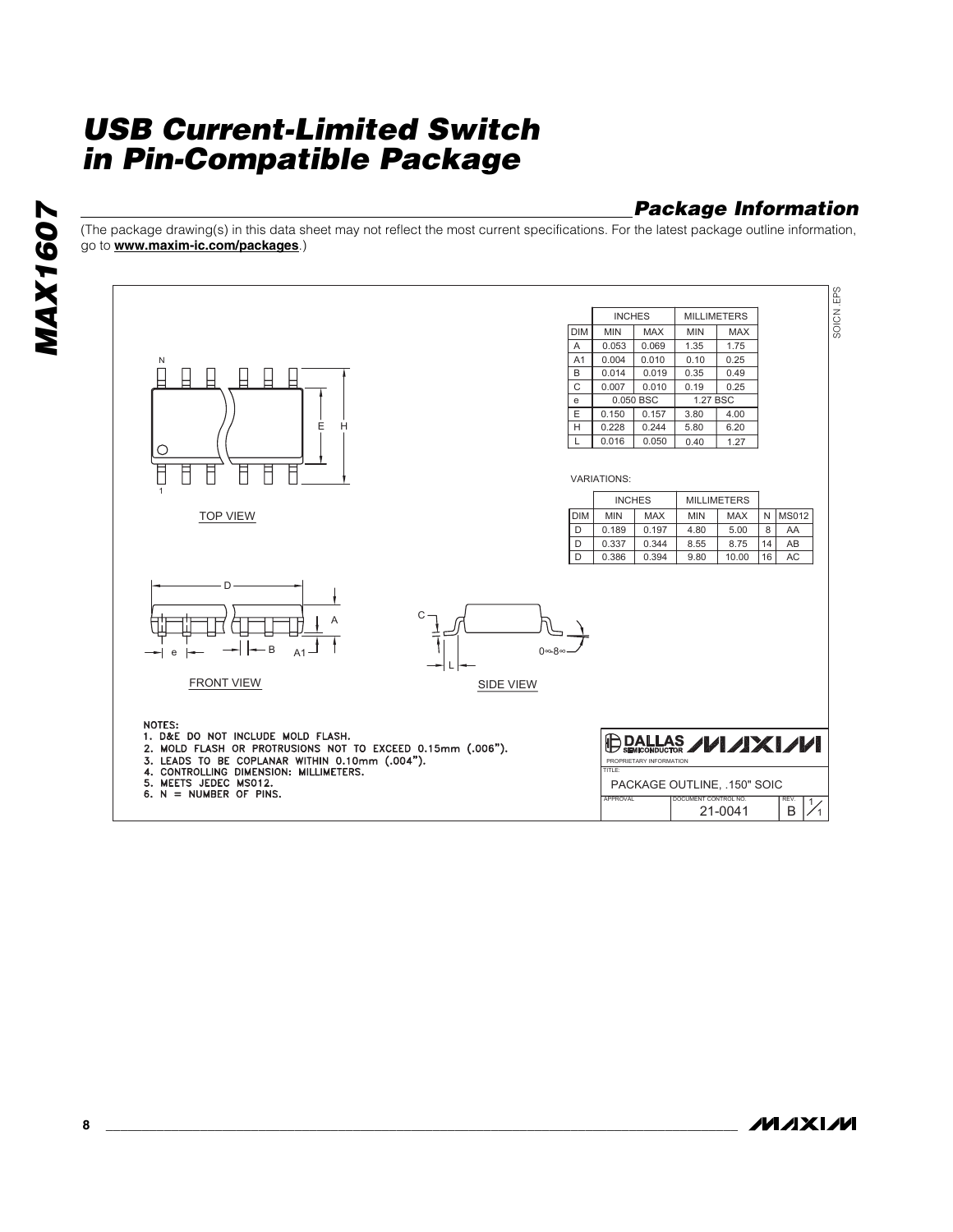### *Package Information (continued)*

(The package drawing(s) in this data sheet may not reflect the most current specifications. For the latest package outline information, go to **www.maxim-ic.com/packages**.)